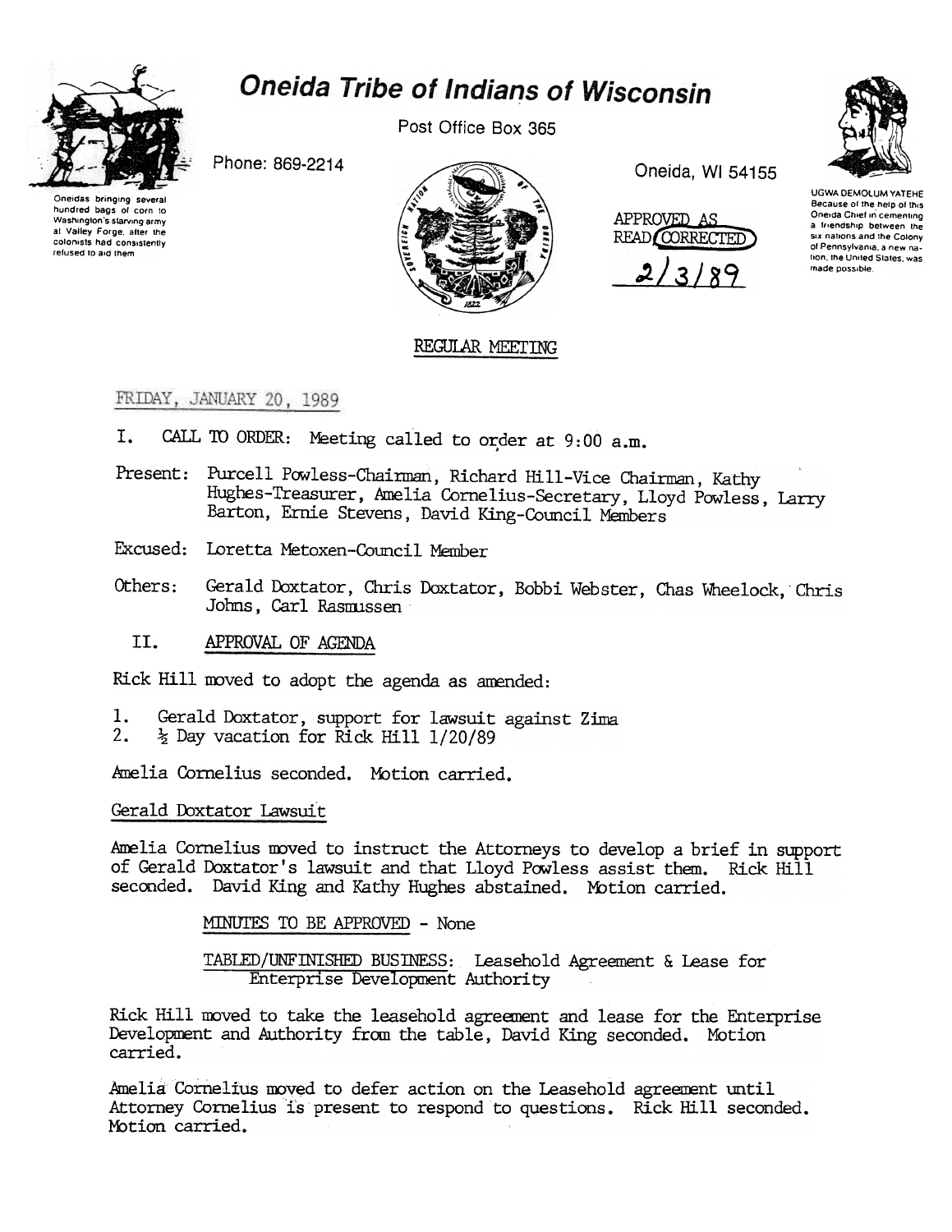ONEIDA TRIBE OF INDIANS OF WISCONSIN REGULAR MEETING - JANUARY 20, 1989 Page 2

 $V_{\bullet}$ REPORTS:

A. HUMAN RESOURCES - INFORMATION

Hiring

- Murial J. Metoxen Delivery Assistant 1. Sarah Plumber - Comunity Planner
- $2.$ Reassignment - Robert Fresen - EAP Coordination
	- VI. NEW BUSINESS
		- A. RESOLUTIONS
			- 1. Retro-active approval for support of dispatch agreement 1-18-89

WHEREAS, the Oneida Public Safety Department was created and designated the responsibility of law enforcement on the Oneida Indian Reservation pursuant to the Constitution of the Oneida Tribe, and

WHEREAS, all officers of the Oneida Public Safety Department are trained professional law enforcement officers, qualified to exercise all law enforcement duties, and

WHEREAS, the Oneida Public Safety Department has been recognized by federal. state and local law enforcement agencies and by other tribal police and the Bureau of Indian Affairs Law Enforcement, and

WHEREAS, Oneida Public Safety officers have cooperated with federal, state and local agencies in criminal investigations, apprehension of fugitives. prosecution of criminals, service of warrants, quelling disturbances and other matters involving protection of the public, and

WHEREAS, the government of the Oneida Tribe has considered the effectiveness of the Oneida Public Safety Department and determined that formal relations by agreement with local law enforcement agencies will mutually benefit the agencies through coordinated responses and, more importantly, better serve the Oneida Indian Reservation and surrounding communities.

NOW THEREFORE BE IT RESOLVED: that the government of the Oneida Tribe unequivocally supports its Public Safety Department and Dispatch Agreement. and the pursuant cross deputization entered into with the Brown County Sheriffs Department and will seek extending said agreement to other local law enforcement agencies for the benefit and protection of all citizens on or near the Oneida Indian Reservation.

BE IT FURTHER RESOLVED: that a copy of this resolution be sent to the Brown County Board and appropriate government officials.

This resolution was developed at the request by the General tribal Council on January 16, 1989. Larry Barton moved to adopt, David King seconded. Motion carried.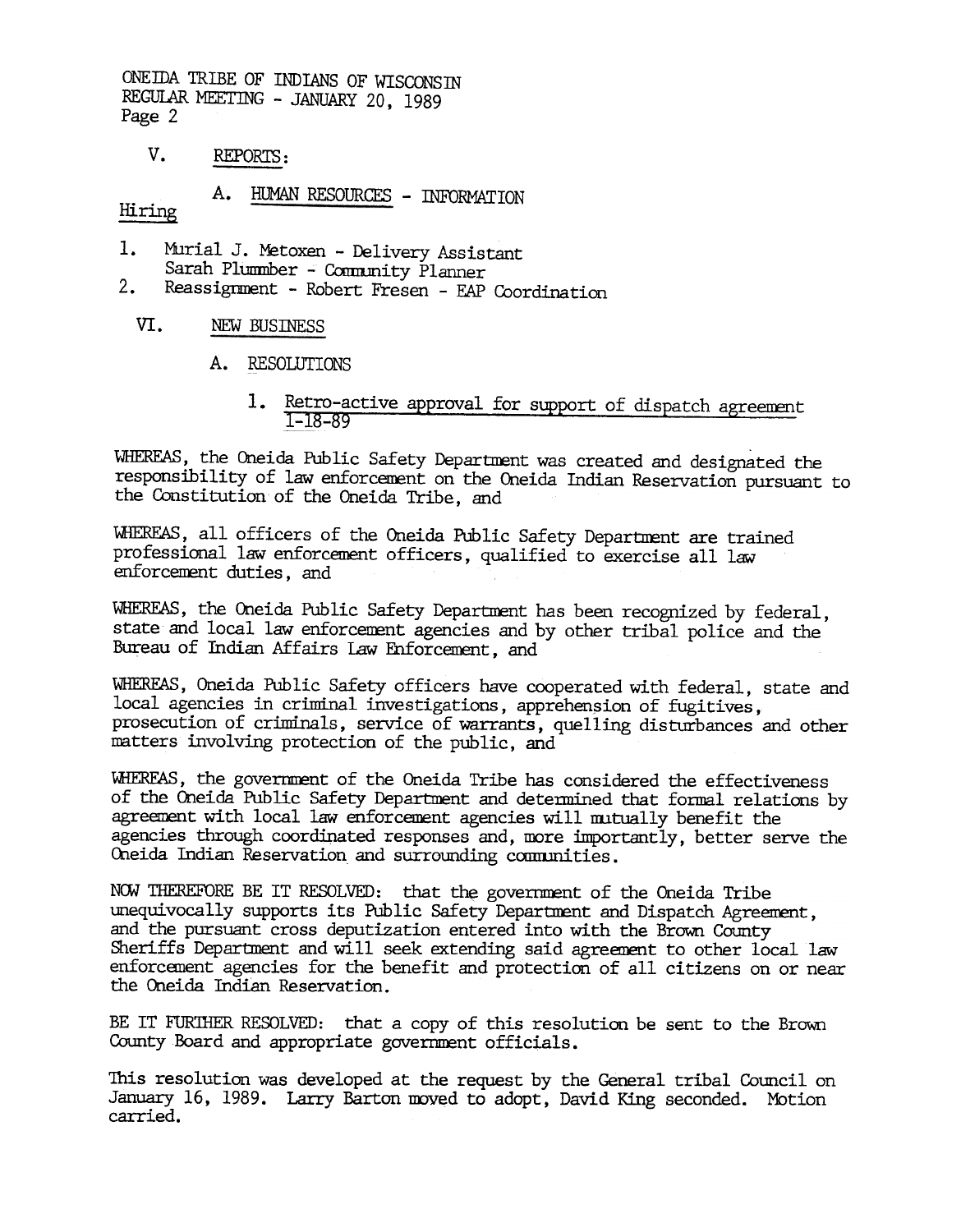ONEIDA TRIBE OF INDIANS OF WISCONSTN REGULAR MEETING - JANUARY 20, 1989 Page 3

## B. REQUESTS:

# 1. Nomination to Community Leadership Committee

Lloyd Powless, Purcell Powless and Amelia Cornelius received a request for the appointment to the committee by President Shaw. Kathy Hughes moved to refer to the Education and Training Manager for a recommendation. Larry Barton seconded. Motion carried.

# 2. Bingo Pass Request - Bobbi Webster

27 Bingo passed requested by the Communication Department for the Red Cliff AODA meeting being held at the Radisson. Larry Barton moved to approve, Rick Hill seconded. MOtion carried.

# INFO: Executive Privilege Passes:

- a. Joan Uting, 1 VIP pass good for 12 sessions
- b. Joanne Shenandoah, 2 passes
- c. Anna John Nursing Home, 1 pass for In-Service award for Employee

#### 4. Community Development Block Grant Application - Carl Rasmussen

Suggestions for application.

- a. ORTEK relocation and Building
- b. Building for Printing
- c. Comnmity Building at Site II
- d. Housing Rehabilitation

Rick Hill moved to refer to the Economic Development and Planning Committee to list priorities and to bring back to the Business Committee at Tuesday's meeting. Ernie Stevens seconded. Mbtion carried.

#### 5. Corporate Charter & Bylaws for Oneida Enterprise Development Authority (Previously distributed for review.)

Attorney Cornelius was present to review the Charter and By laws of the Enterprise Corporation. Ridk Hill moved to table further discussion until Tuesday afternoon. Amelia Cornelius seconded. Motion carried.

6. Forest County Potawatani Request

Lloyd Powless moved to support the request of the Forest County Potawatomi to purchase and place into trust lands in the Carter area for use as a multi-purpose/bingo facility. Rick Hill seconded. Motion carried.

### 7 Request to publish Business Conmittee agendas.

Bobbi Webster requested authorization to publish Business Committee agendas in the Press Gazette. Discussion on problems that need to be addressed include, re-evaluation of structure of agendas and meeting and legal implications.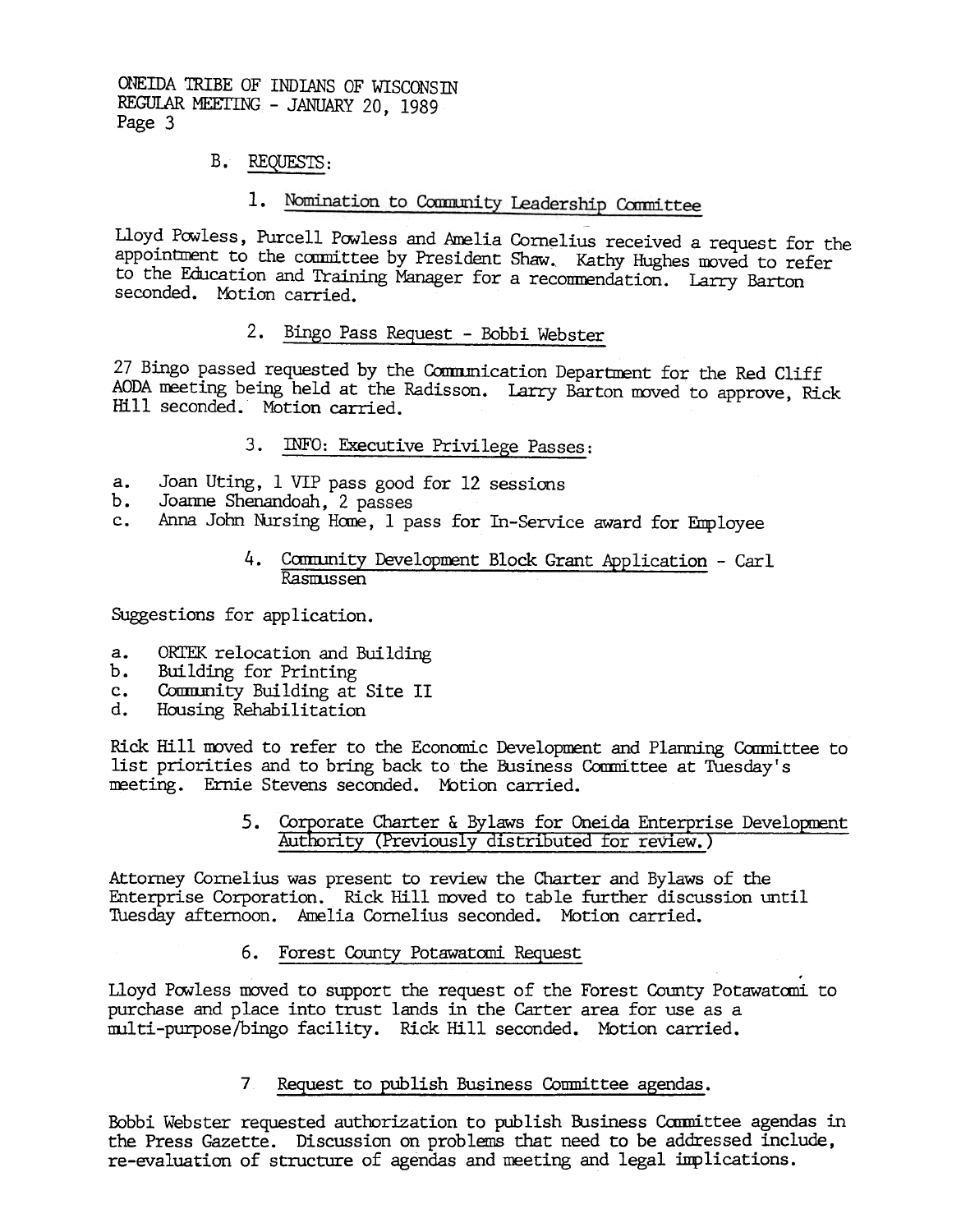ONEillA TRIBE OF INDIANS OF WISCONSIN REGULAR MEETING - JANUARY 20, 1989 Page 4

Amelia Cornelius moved to refer further discussion at an attorneys meeting and that Bobbi Webster should pursue a written request, Ernie Stevens seconded. Rick Hill abstained. Mbtion carried.

8. Resignation of Community Support Member

Lloyd Powless moved to accept the resignation of Claudia Skenandore from the Carnmunity Support Committee and to proceed with posting of the vacant position. Kathy Hughes seconded. Motion carried.

9. Business Committee Retreat

Retreat scheduled for February 1 & 2, 1989 at the Radisson.

- C. CONTRACTS/AGREEMENTS
	- (3) BIA Contracts for Consultant Services re: Land Claims

Kathy Hughes moved to approve the following contracts:

- Norman Dorsen, not to exceed \$15,000 for representing the Oneida Tribe in the Oneida land claim cases on matters of constitutional law, brief drafting, oral argument, and general strategy for one  $(1)$  year  $(\$300)$ hourly rate). 1.
- Jadk Campisi, not to exceed \$32,700 for researdh on any issues relating to Oneida history and Oneida relations with the United States & New York State as requested by the Council of record representing the Tribe in negotiations and litigation on the Oneida Land Claims, (\$300 daily for research and \$350 daily rate for court time). 2.
- 3. Pomeroy Appraisals, not to exceed \$5, 000 for evaluation of any part of the Oneida land claims or monetary damages arising out of those claims and testimony in court if necessary for the litigation or negotiation of the Oneida Land Claims.

Rick Hill seconded. Motion carried.

#### D. TRAVEL/VACATION

Amelia Cornelius moved to approve  $\frac{1}{2}$  day vacation on January 20, 1989 for Ridk Hill. Rick Hill abstained. MOtion carried.

#### E. OTHER

Chas Wheelock. requested discussion of the General Tribal Council fomat, role of enployees at General Tribal Council; how to get nore involvarent from the Community at the General Tribal Council, what are all the tribal committees and the membership of the committees, and suggested the need of the Business Committee to meet with all the Committees as well as area managers and to neke the Tribal constitution and by-laws available to all tribal members.

~